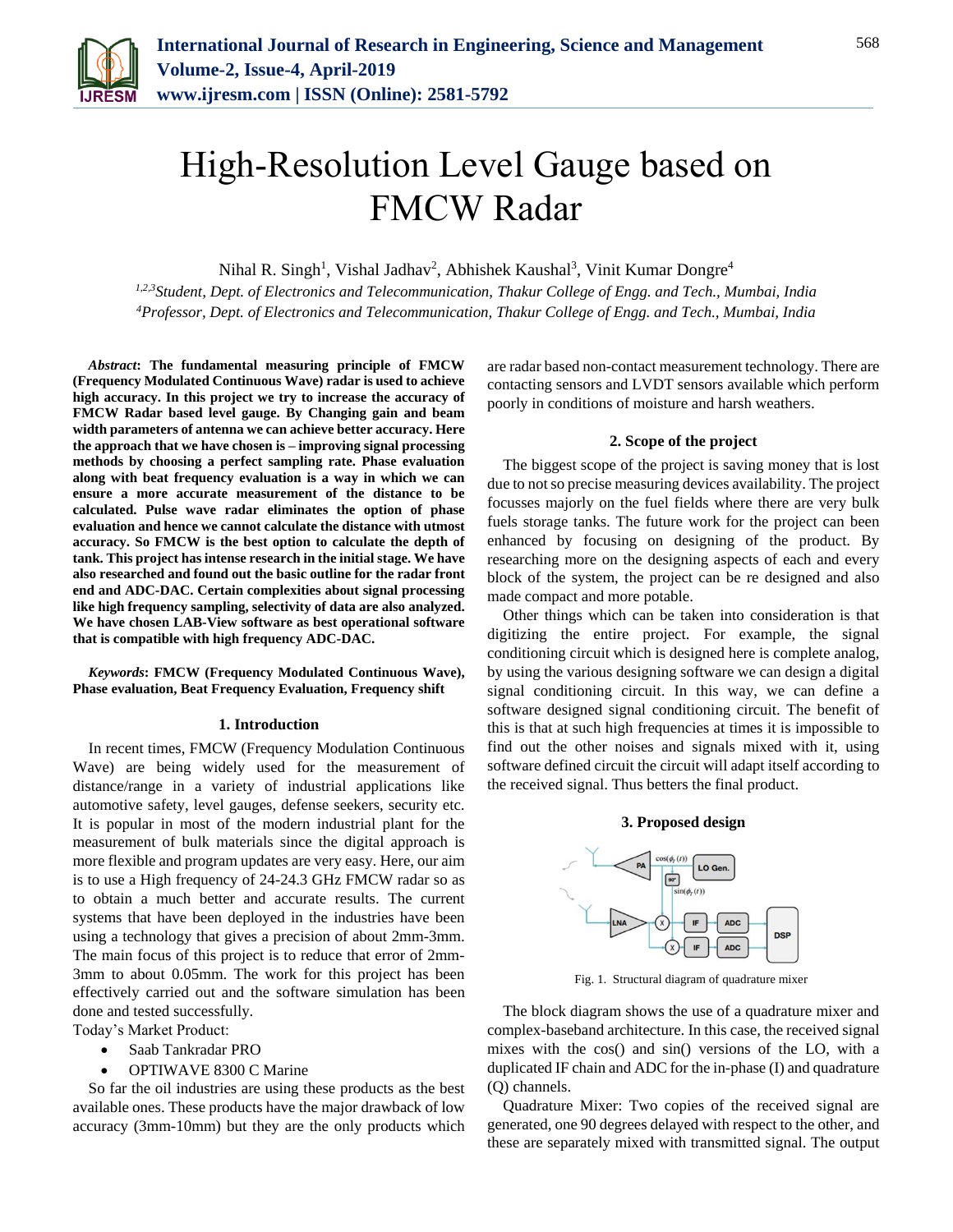

is two signals, viz. I and Q signals. They are samples of the same signal that are taken 90 degrees out of phase, and they contain different information. Higher frequencies are downconverted to lower frequencies.



Fig. 2. Flow chart

## *A. Working principle*

A high-frequency signal of 24GHz is first emitted using a radar in the proposed system. This signal after hitting the target gets reflected and the reflected frequency is captured by the system. A difference between the transmitted and the reflected frequency( $\Delta f$ ) is calculated and is transformed using Fourier transformation (FFT) for further calculations. The distance calculation is done on the basis of this difference a much accurate result is obtained.



Fig. 3. Graphical representation of Transmitted wave and Received wave

Here, iD = c.l $\Delta t$ l / 2 ii = c.l $\Delta t$ l / 2.(df/dt) Where,  $c0 = speed of light = 3.108 m/s$  $\Delta t$  = delay time [s]  $\Delta f$  = measured frequency difference [Hz]  $R =$  distance between antenna and the reflecting object  $df/dt = \text{frequency shift per unit of time}$ 

The delay  $( \Delta t )$  is proportional to difference between the transmitted and received wave (Δf).

# **5. Hardware Components Required**

The hardware being employed for such high-frequency circuit implementation are:

## *A. Gold plated high-frequency substrate*

This substrate is specifically chosen so as the handle the 24- 24.3GHz frequency. This substrate can withstand this high frequency with very minimal, Lowest electrical loss for reinforced PTFE material, Low moisture absorption, Isotropic, Uniform electrical properties over frequency, Excellent chemical resistance. Complete implementation of LNA (Low Noise Amplifier), Quadrature mixer circuit and SSC (Signal Conditioning Circuit) will be done on 20 mil (1 thousand of an inch) substrate which is able to handle such high frequencies.

 $F = F1 + (F2-1)/G1 + (F3-1)/G2*G1$ 

The block diagram shows the use of a quadrature mixer and complex-baseband architecture. In this case, the received signal mixes with the cos() and sin() versions of the LO, with a duplicated IF chain and ADC for the in-phase (I) and quadrature (Q) channels.

## *B. Reflected Power Canceller*



Fig. 4. Power canceller circuit

FMCW radar with single antenna causes leakage of transmitted signal into the receiver which can reduce the dynamic range and degrade the receiver sensitivity. One of the greatest challenges in designing continuous-wave monostatic radar lies in achieving sufficient isolation between the transmitter and the receiver. A novel adaptive reflected power cancellation technique in real-time digital signal-processing is proposed to nullify the transmitter leakage at the receiver frontend to achieve high isolation. With the digital implementation, the proposed scheme requires limited hardware and reduced logical elements than the previously reported adaptive digital implementations.



Fig. 5. Circuit diagram for evaluation of signal